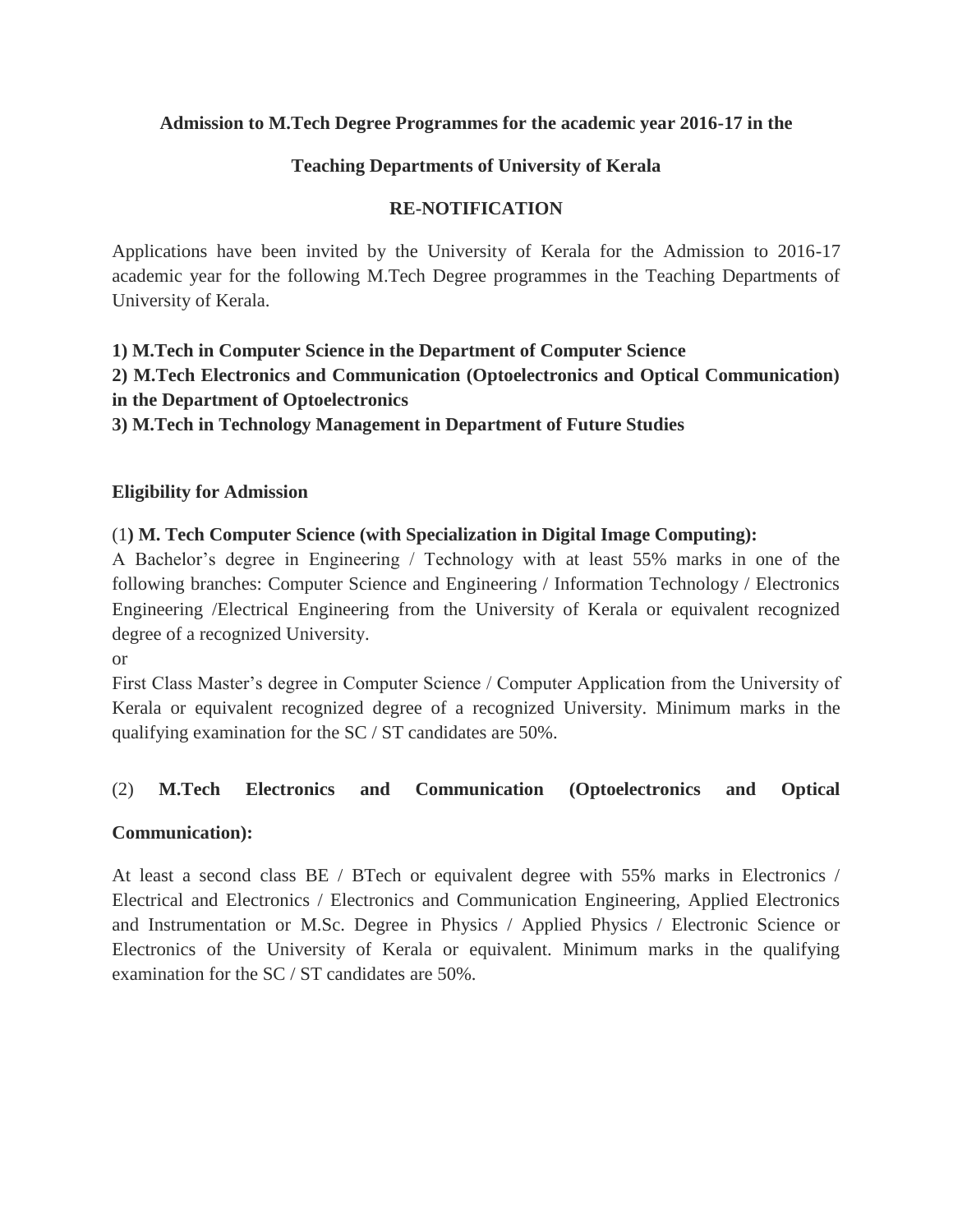#### **(3) M. Tech in Technology Management:**

B.Tech Degree or equivalent in any branch of Engineering / Technology with at least 55% marks from any of the recognized Universities in India. Admissions to non-sponsored seats will be made on the basis of valid GATE score. Admissions to sponsored seats will be governed by the following AICTE guidelines. The candidates should have:

(i) Bachelor's Degree in Engineering / Technology with at least 55% marks from AICTE approved institutions. Preference will be given to candidates who have qualified GATE.

(ii) A minimum two-years of full time work experience in a registered firm / company / industry / educational and research institution / any Government Department or Government Autonomous Organization in the relevant field.

(iii)Less than 45 years of age as on 1st day of the year of admission.

Minimum marks in the qualifying examination for the SC / ST candidates are 50%.

### **How to apply?**

The application form can be downloaded from www.keralauniversity.ac.in

The filled application forms along with a DD for Rs. 510/- from SBT / SBI / District Cooperative Banks drawn in favour of the Finance Officer, University of Kerala OR a University Chalan for Rs. 500/- may be send to the **respective Head of the Department, Kariavattom,**  Trivandrum-695581 on or before 22<sup>nd</sup> July 2016. Those who wish to apply for more than **one programme have to submit separate applications and fees in the respective Department.**

In the absence of sufficient GATE scored candidates, the Non GATE candidates can be admitted based on the marks in the entrance test of two hours duration and marks in the qualifying degree (in the ratio of 40:60). The selection of candidates under sponsored category also will be based on the entrance test.

The entrance test for candidates NON- GATE candidates will be held on the following dates.

M.Tech Computer Science - 3/08/2016

M.Tech Optoelectronics - 4/08/2016

M.Tech Technology Management- 5/08/16

For details, see the link:http://www.keralauniversity.ac.in/news

Controller of Examinations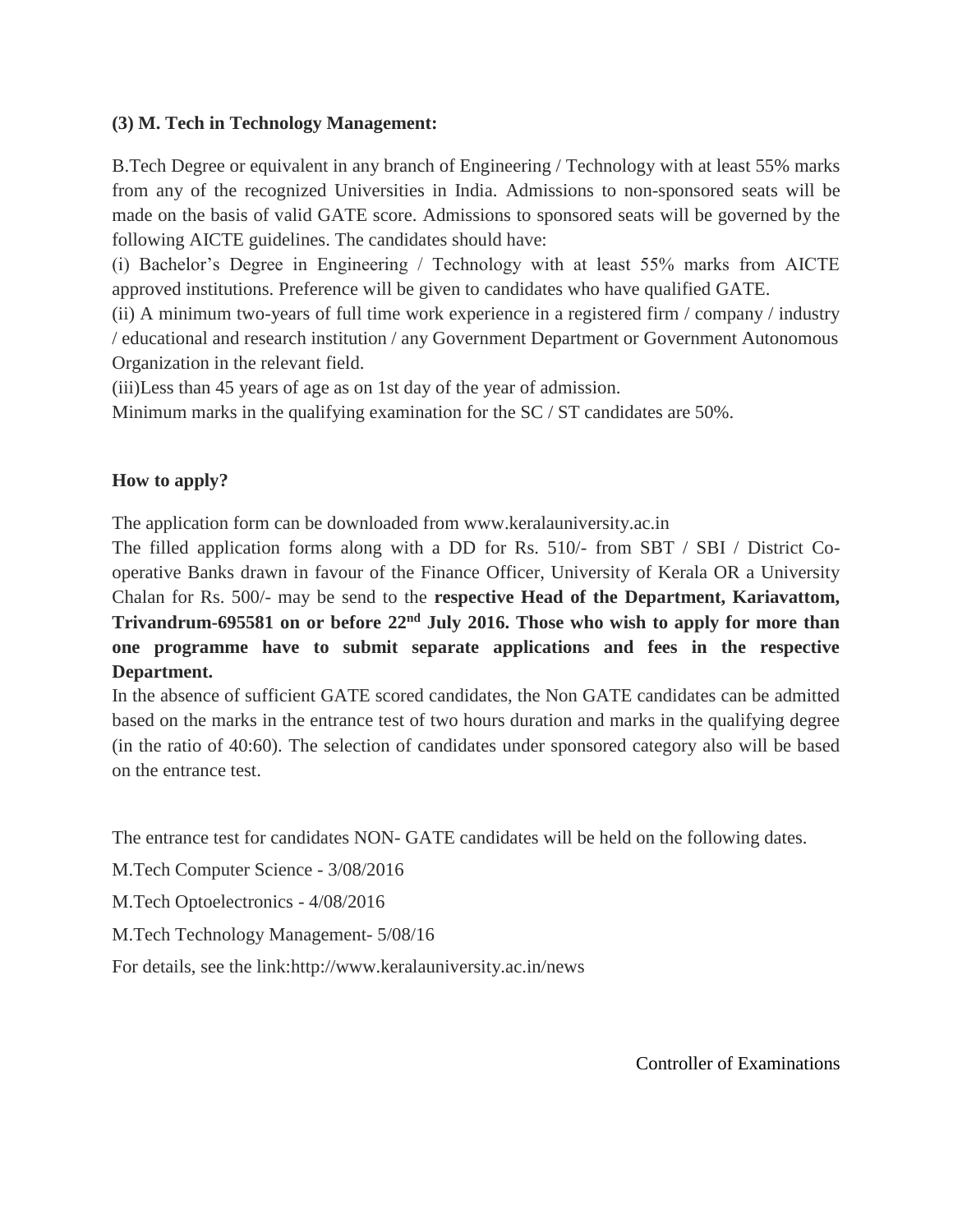### **UNIVERSITY OF KERALA**

#### *Re-accredited by NAAC with 'A' Grade* **Department of Computer Science / Optoelectronics / Future Studies**

#### **Application for Admission to M.Tech for the year 2016**

*Last Date for submitting the application:* **22***-07-2016*

| Name of Applicant:                                                                                       |                           |                                               |
|----------------------------------------------------------------------------------------------------------|---------------------------|-----------------------------------------------|
| Mode of payment of Application $\bigcap$ : DD / Pay-in-slip<br>and Registration fee                      |                           | <b>Affix Passport Size</b><br>Photograph here |
| Amount:                                                                                                  |                           |                                               |
| DD / Pay-in-slip No.:<br>Dated:                                                                          |                           |                                               |
| Bank:                                                                                                    |                           |                                               |
| the University Department to<br>of<br>which<br>me<br>plication is being submitted and Name of the course | <b>Name of Department</b> | Name of                                       |

| 1. | Name of the University Department to which<br>application is being submitted and Name of the course<br>(Refer prospectus) | <b>Name of Department</b> | <b>Name of Course</b> |
|----|---------------------------------------------------------------------------------------------------------------------------|---------------------------|-----------------------|
| 2. | Applicant<br>block<br>with<br>of<br>letters<br>Name<br>(In<br>initials last)                                              |                           |                       |
| 3. | Address to which communications are to be sent                                                                            |                           |                       |
| 4. | Telephone number                                                                                                          | Mob:<br>Res:              |                       |
| 5. | E-mail address                                                                                                            |                           |                       |
| 6. | <b>Permanent Address</b>                                                                                                  |                           |                       |
|    | 7. Age and Date of Birth                                                                                                  |                           |                       |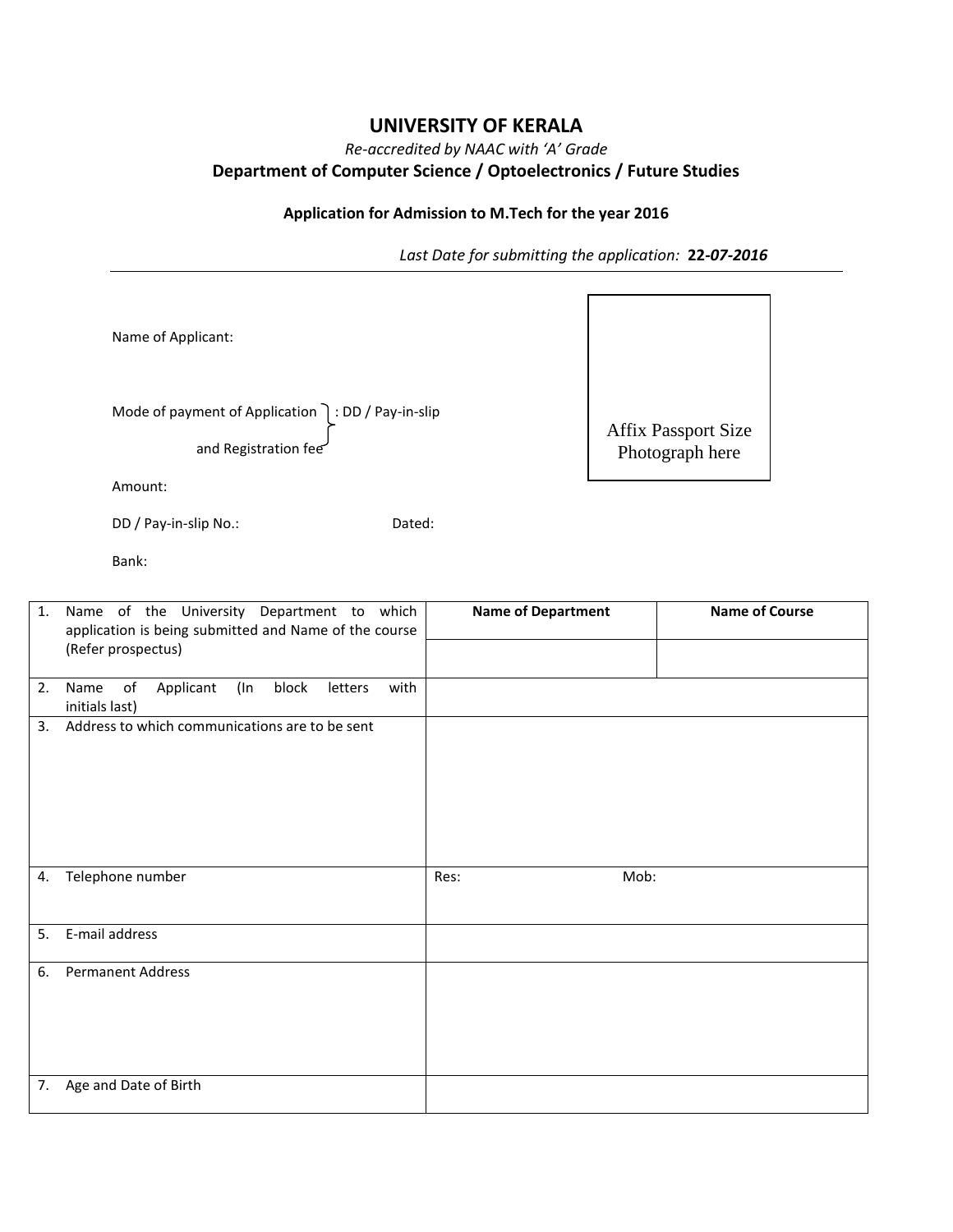| 8.<br>Sex                                                                                                                                                                                                                                                                                        |                                             |               |                                                                                                                |  |                |                        |                                        |
|--------------------------------------------------------------------------------------------------------------------------------------------------------------------------------------------------------------------------------------------------------------------------------------------------|---------------------------------------------|---------------|----------------------------------------------------------------------------------------------------------------|--|----------------|------------------------|----------------------------------------|
| Nationality<br>9.                                                                                                                                                                                                                                                                                |                                             |               |                                                                                                                |  |                |                        |                                        |
| 10. Father's / Guardian's name and address                                                                                                                                                                                                                                                       |                                             |               |                                                                                                                |  |                |                        |                                        |
|                                                                                                                                                                                                                                                                                                  |                                             |               |                                                                                                                |  |                |                        |                                        |
| 11. Occupation and annual income of parent                                                                                                                                                                                                                                                       |                                             |               |                                                                                                                |  |                |                        |                                        |
|                                                                                                                                                                                                                                                                                                  |                                             |               |                                                                                                                |  |                |                        |                                        |
| 12. Name and address of Local Guardian, if any                                                                                                                                                                                                                                                   | Telephone number if any                     |               |                                                                                                                |  |                |                        |                                        |
|                                                                                                                                                                                                                                                                                                  | write the community in the appropriate box. |               | 13. If you belong to Scheduled Caste or Scheduled Tribe<br>(Produce attested copy of the Community Certificate |  |                | <b>Scheduled Caste</b> | <b>Scheduled Tribe</b>                 |
|                                                                                                                                                                                                                                                                                                  | concerned Tahsildar.)                       |               | from a Revenue Officer not below the rank of the                                                               |  |                |                        |                                        |
| eligible<br>for<br>Physically<br>Handicapped<br>14. Are<br>you<br>reservation? (Write Yes / No).<br>(If Yes, produce attested copy of the Disability<br>Certificate from the Medical board of a Government<br>Hospital, otherwise, the application should not be<br>considered for reservation.) |                                             |               |                                                                                                                |  |                |                        |                                        |
| 15. Do you belong to any of the following reservation category. Write Yes or No in the appropriate column and also write the<br>community.                                                                                                                                                       |                                             |               |                                                                                                                |  |                |                        |                                        |
| Category                                                                                                                                                                                                                                                                                         | <b>EZHAVA</b>                               | <b>MUSLIM</b> | <b>OBC-HINDU</b><br>(Ezhava excluded)                                                                          |  | <b>LC-SIUC</b> | <b>OBC-Xian</b>        | <b>BPL</b> (from forward<br>community) |
| Yes / No                                                                                                                                                                                                                                                                                         |                                             |               |                                                                                                                |  |                |                        |                                        |
| Community                                                                                                                                                                                                                                                                                        |                                             |               |                                                                                                                |  |                |                        |                                        |
| (Produce attested copies of Community and Income Certificate from a Revenue Officer not below the rank of the concerned<br>Village officer for EZHAVA / MUSLIM / OBC-HINDU / LC-SIUC / OBC-Xian reservation, otherwise the application should not be<br>considered for reservation.)             |                                             |               |                                                                                                                |  |                |                        |                                        |
| (Produce attested copies of Community Certificate and BPL certificate specifying the relevant number in the BP list from the<br>concerned officer for BPL reservation, otherwise the application should not be considered for reservation.)                                                      |                                             |               |                                                                                                                |  |                |                        |                                        |
| 16. Particulars of GATE score<br>(Produce attested copy of the GATE Score Card)                                                                                                                                                                                                                  |                                             |               |                                                                                                                |  |                | Gate Score -           |                                        |
|                                                                                                                                                                                                                                                                                                  |                                             |               |                                                                                                                |  | Valid upto -   |                        |                                        |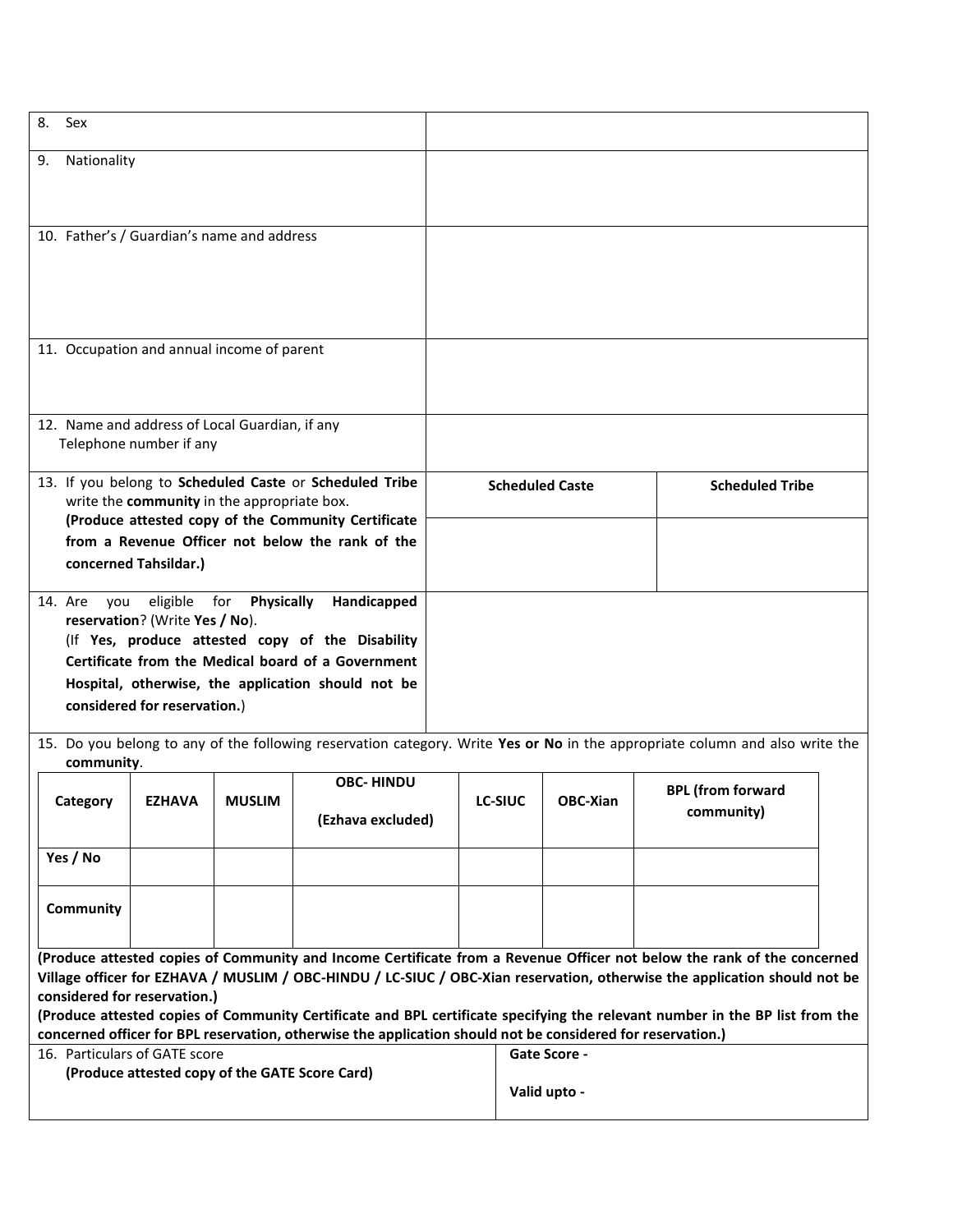| 17. Are you applying for SPONSORED category. Write Yes / No.<br>If Yes, give the following details                                                                                                                                                                        |         |        |            |         | Name of Employer $-$            |            |
|---------------------------------------------------------------------------------------------------------------------------------------------------------------------------------------------------------------------------------------------------------------------------|---------|--------|------------|---------|---------------------------------|------------|
| (Produce Experience certificate and Sponsorship certificate from<br>the employer in the format specified in the prospectus and a<br>certificate to prove the valid registration and certification of the<br>company, for those who are working in company/firm/industry.) |         |        |            |         | Number of Years of Experience - |            |
| 18. Educational Qualifications (Produce attested copies of the<br>marklists of all semesters / years)                                                                                                                                                                     |         |        |            |         |                                 |            |
| Examination                                                                                                                                                                                                                                                               | Main    | Class/ | $%$ of     | Year of | College/                        | University |
| Passed                                                                                                                                                                                                                                                                    | Subject | Rank   | Marks/CGPA | passing | Institution                     |            |
|                                                                                                                                                                                                                                                                           |         |        |            |         |                                 |            |
|                                                                                                                                                                                                                                                                           |         |        |            |         |                                 |            |
| 19. Any other information the candidate may wish to add                                                                                                                                                                                                                   |         |        |            |         |                                 |            |

## **DECLARATION**

I ……………………………. do hereby declare that the statements made in the application are true to the best of my knowledge and belief. Place:

Date: Case of the applicant control of the applicant control of the applicant control of the applicant

**For office use only**

Date of Receipt of application : Date of admission : Admission No.  $\qquad \qquad :$ Remarks in the set of the set of the set of the set of the set of the set of the set of the set of the set of the set of the set of the set of the set of the set of the set of the set of the set of the set of the set of th

**Professor & Head of the Department**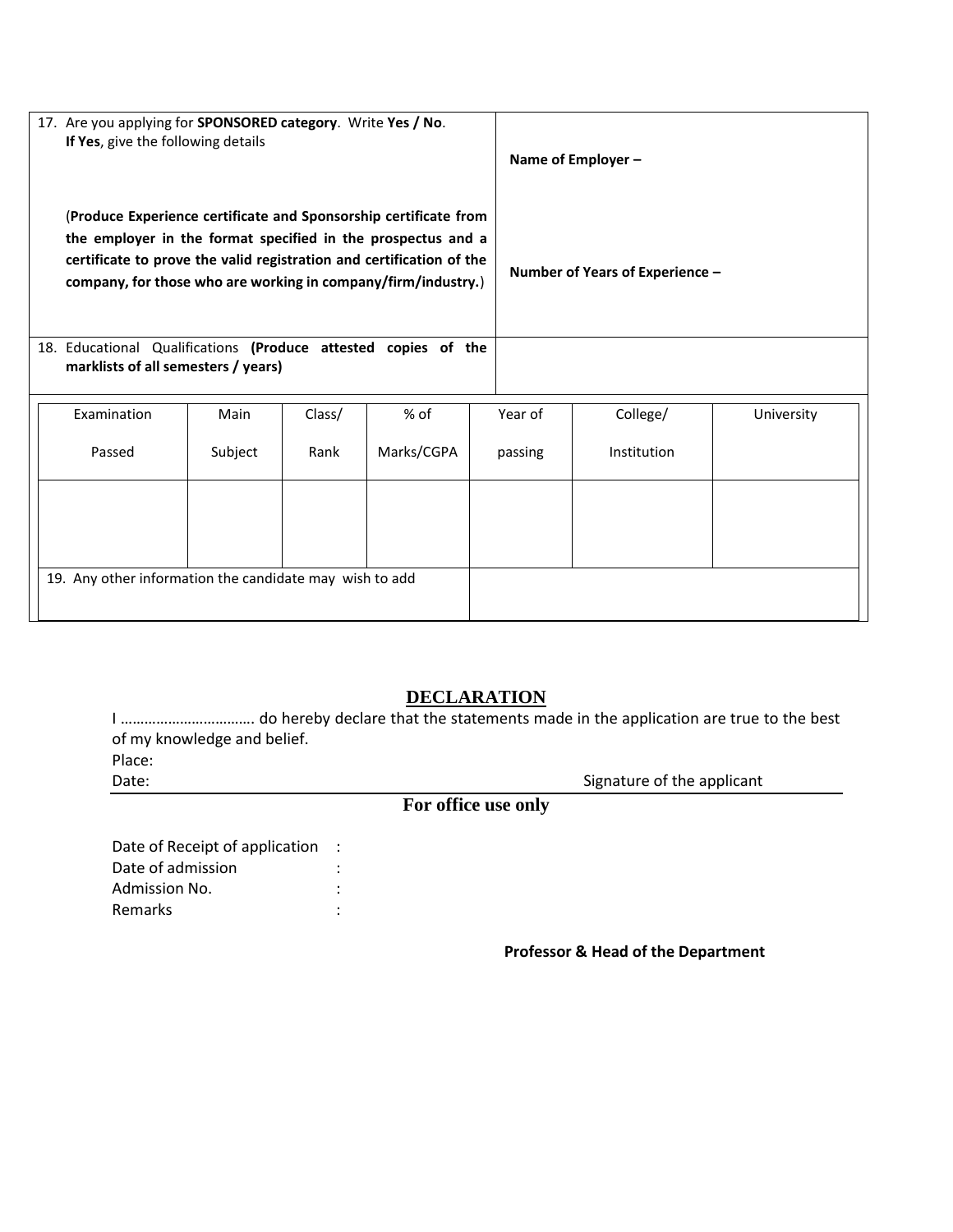## **UNIVERSITY OF KERALA Department of Computer Science Entrance Test for admission to M.Tech for the year 2016 HALL TICKET FOR NON-GATE & SPONSORED CANDIDATES**

**This hall ticket duly filled should be returned along with the application form with photo and signature attested by a Gazetted Officer.**

|                          | <b>Section I</b>                                   |                                                                                        |
|--------------------------|----------------------------------------------------|----------------------------------------------------------------------------------------|
| Date of Test:<br>Place:  | Time:                                              | <b>Register No.</b>                                                                    |
|                          |                                                    |                                                                                        |
| Name of Candidate        |                                                    |                                                                                        |
| Address                  |                                                    |                                                                                        |
|                          |                                                    | Signature of the candidate                                                             |
|                          |                                                    | (To be signed in the presence<br>of Identifying Officer)                               |
|                          |                                                    |                                                                                        |
|                          | I certify that the photo and signature are that of |                                                                                        |
|                          |                                                    |                                                                                        |
|                          |                                                    | <b>Affix Passport</b><br>Size Photograph<br>here                                       |
|                          |                                                    | Signature of the Identifying Officer                                                   |
| (Office Seal)            |                                                    | (To be signed on the photograph)                                                       |
|                          |                                                    | Section I to be detached and handed over to the Invigilator at the time of examination |
|                          |                                                    |                                                                                        |
|                          | <b>Section II</b><br>Time:                         |                                                                                        |
| Date of Test:<br>Place:  |                                                    | <b>Register No.</b>                                                                    |
|                          |                                                    |                                                                                        |
| <b>Name of Candidate</b> |                                                    |                                                                                        |
| <b>Address</b>           |                                                    |                                                                                        |
|                          |                                                    |                                                                                        |
|                          |                                                    | <b>Signature of the Candidate</b>                                                      |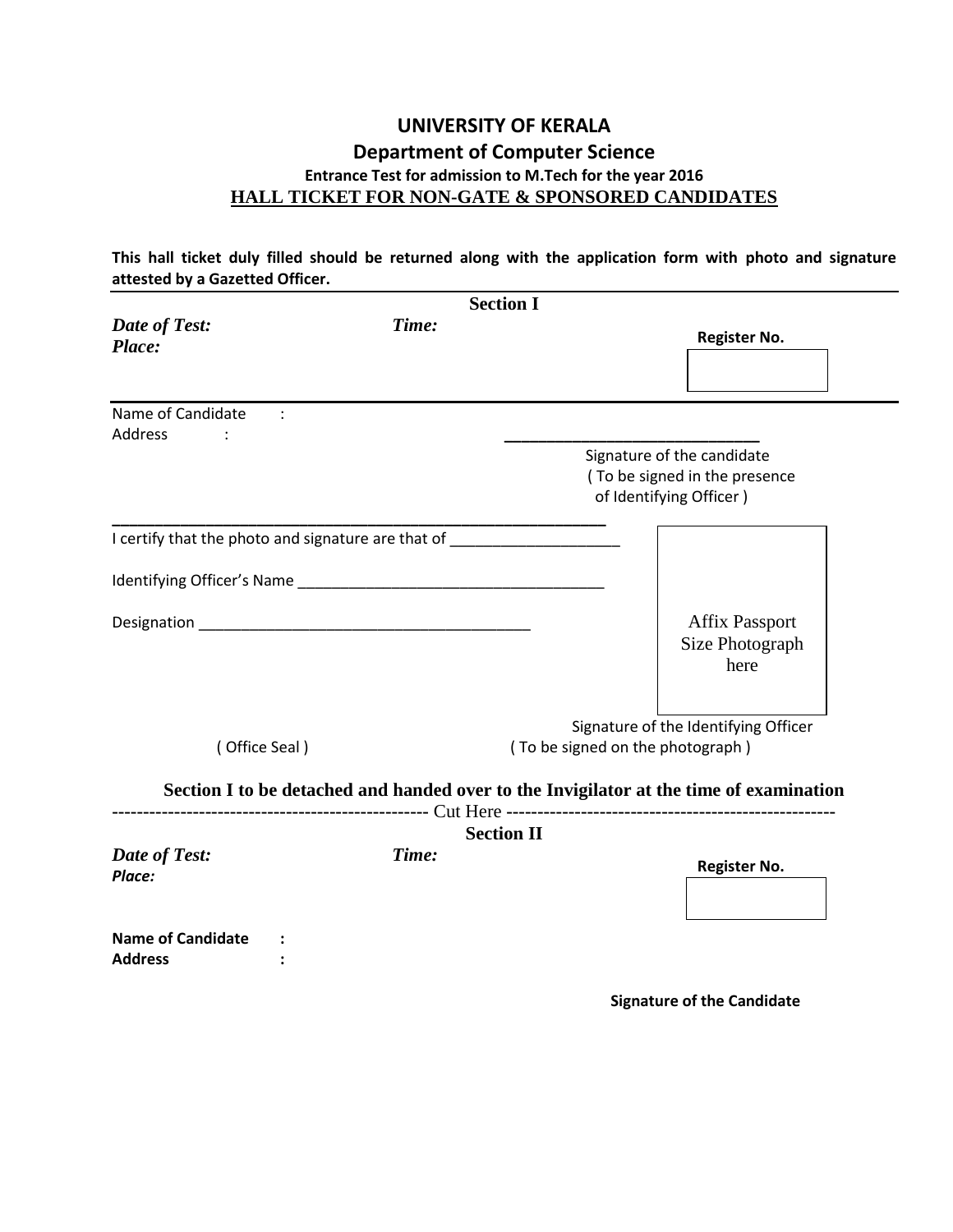### **UNIVERSITY OF KERALA**

## **Department of Optoelectronics**

## **Entrance Test for admission to M.Tech for the year 2016**

# **HALL TICKET FOR NON-GATE & SPONSORED CANDIDATES**

**This hall ticket duly filled should be returned along with the application form with photo and signature attested by a Gazetted Officer.**

|                                                | <b>Section I</b>                                                                       |                                                                                        |                                               |
|------------------------------------------------|----------------------------------------------------------------------------------------|----------------------------------------------------------------------------------------|-----------------------------------------------|
| Date of Test:<br>Place:                        | Time:                                                                                  |                                                                                        | <b>Register No.</b>                           |
|                                                |                                                                                        |                                                                                        |                                               |
| Name of Candidate<br>$\ddot{\cdot}$<br>Address |                                                                                        |                                                                                        |                                               |
|                                                |                                                                                        | Signature of the candidate<br>(To be signed in the presence<br>of Identifying Officer) |                                               |
|                                                | I certify that the photo and signature are that of                                     |                                                                                        |                                               |
|                                                |                                                                                        |                                                                                        |                                               |
|                                                |                                                                                        |                                                                                        | <b>Affix Passport Size</b><br>Photograph here |
| (Office Seal)                                  |                                                                                        | Signature of the Identifying Officer<br>(To be signed on the photograph)               |                                               |
|                                                | Section I to be detached and handed over to the Invigilator at the time of examination |                                                                                        |                                               |
| Date of Test:                                  | <b>Section II</b><br>Time:                                                             |                                                                                        |                                               |
| Place:                                         |                                                                                        |                                                                                        | <b>Register No.</b>                           |
| <b>Name of Candidate</b><br><b>Address</b>     |                                                                                        |                                                                                        |                                               |
|                                                |                                                                                        | <b>Signature of the Candidate</b>                                                      |                                               |